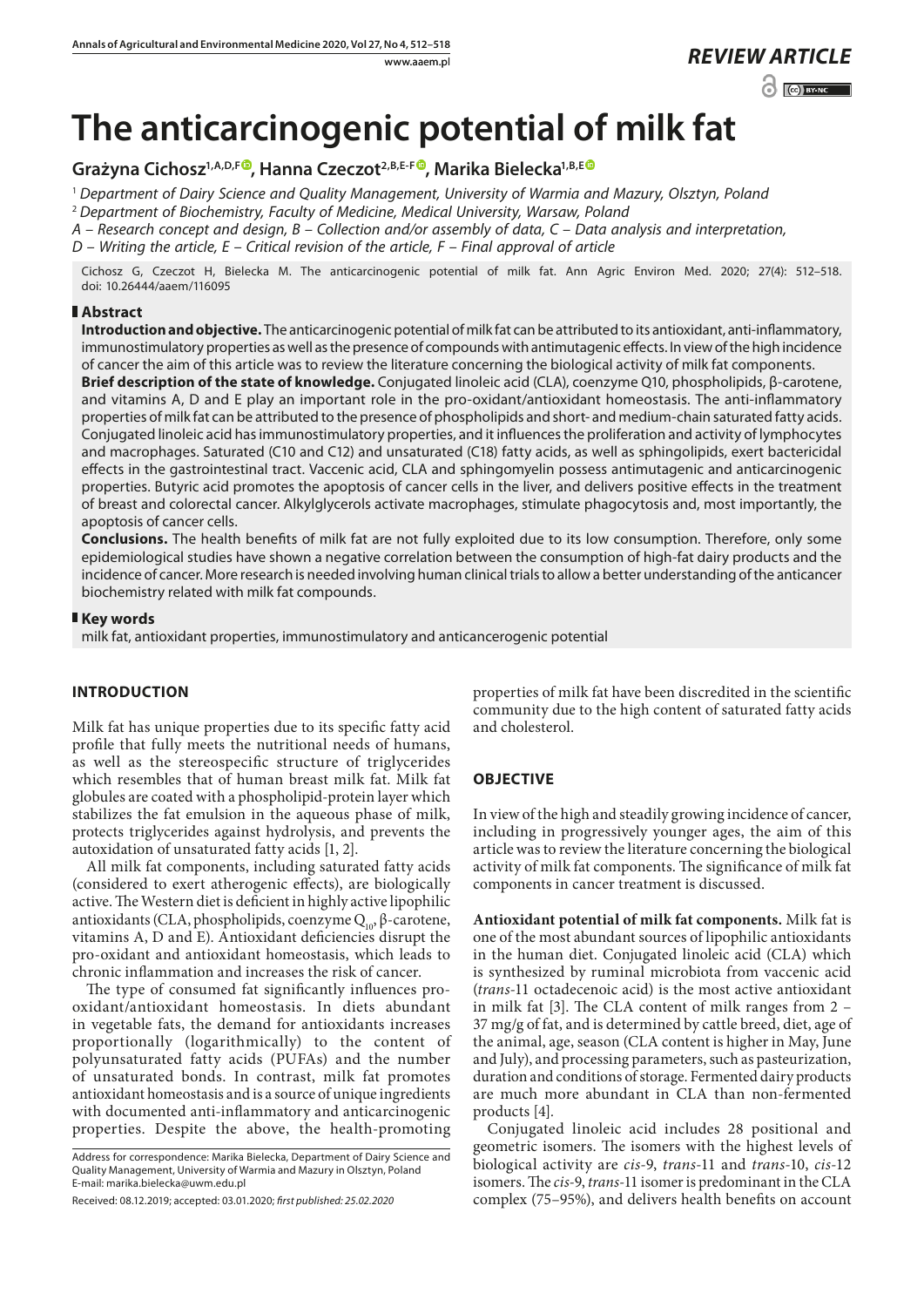Grażyna Cichosz, Hanna Czeczot, Marika Bielecka . The anticarcinogenic potential of milk fat

of its very high antioxidant potential [5]. *In vitro* and *in vivo* studies have demonstrated that the *cis*-9, *trans*-11 isomer is more effective in protecting structural lipids against free radicals than α-tocopherol, even at low concentrations [6, 7].

Dairy products are rich in carotenoids and vitamin A which prevent the oxidation of LDL-cholesterol and inhibit lipid peroxidation in tissues with low partial pressure of oxygen. β-carotene is a much more effective scavenger of singlet oxygen and lipid peroxides than vitamins A, E and C [8, 9, 10]. Vitamin E, one of the key antioxidants in milk fat, and complements the antioxidant properties of vitamin A and its derivatives [1]. Dietary sources contain eight chemical forms of vitamin E, including four tocopherols (α, β, γ, δ) and four tocotrienols (α, β, γ, δ), where α-tocopherol is the main biologically active form of vitamin E [12, 13].

The above can be attributed to the fact that α-tocopherol is activated at body temperature and that α-tocopherol transfer protein (αTTP), a specialist protein produced by the liver, specifically binds and transports only this form of tocopherol [11, 13].

Milk fat contains only α-tocopherol which, despite low concentrations (13 – 30  $\mu$ g/g fat), effectively protects milk fat against auto-oxidation. The chemical structure of α-tocopherol, which comprises a chromanol ring (head) and an isoprene side chain (tail), makes it the most active lipophilic antioxidant in the human body. In lipid bilayers, the hydrophobic tail is inserted between hydrocarbon chains, whereas the polar head is exposed to a hydrophilic environment. Cell membranes and blood plasma lipoproteins α-tocopherol are protected against ROS by scavenging organic free radicals, terminating lipid peroxidation and extinguishing singlet oxygen. These reactions produce a relatively non-reactive tocopheryl radical which can interact with other free radicals, or undergo regeneration to the basic structure of vitamin E in the presence of a reduced form of coenzyme  $Q_{10}$  or vitamin C. Vitamin E also supports the activity of glutathione-dependent enzymes and interacts with selenium and sulfur-containing amino acids in cell membranes to prevent the peroxidation of structural phospholipids. It exerts a protective effect on vitamin A and regenerates β-carotene [12, 13, 14]. Vitamin E maintains the healthy structure and permeability of cell membranes, which is particularly important for cells and tissues most exposed to oxidative stress, such as erythrocytes and alveoli [15].

Coenzyme  $Q_{10}$ , found mainly in butter (7.1 mg/kg) and ripened cheeses (1.2–1.3 mg/kg) [16], transports electrons in the respiratory chain and participates in the formation of ATP in cells [17]. Coenzyme  $Q_{10}$  is a highly active antioxidant, and ubiquino – its reduced form – protects cell membranes and LDL lipoproteins against peroxidation more effectively than α-tocopherol and β-carotene. Ubiquinol prevents the initiation and propagation of peroxidation of polyunsaturated fatty acids in lipids and phospholipids in mitochondrial membranes. Coenzyme  $Q_{10}$  binds with proteins to stabilize mitochondrial membranes and guarantee their optimal fluidity. Ubiquinol enhances the antioxidant properties of vitamin E by participating in the regeneration of tocopherol radicals to tocopherol. Direct antioxidant effects in cells are induced by the reduced form of coenzyme  $Q_{10}$ , whereas indirect effects are associated with vitamin E regeneration [17, 18]. The content of different antioxidants in milk fat is generally low.

Despite the above, these compounds stimulate the endogenous antioxidant systems in the human body.

They prevent the oxidation of structural lipids by exerting pleiotropic and synergistic effects [19].

**Immunostimulatory potential of milk fat components.** Experimental evidence indicates that CLA influences the proliferation and activity of lymphocytes and macrophages, increases the cytotoxicity of T-cells and the phagocytic ability of leukocytes, and neutralizes bacterial endotoxins. It regulates eicosanoid transformations, modulates interleukin and leukotriene activity. The *trans*-10, c-12 isomer prevents the conversion of n-6 AA to  $E_2$  prostaglandins, thus inhibiting the production of proinflammatory cytokines [20].

A randomized trial revealed that diets supplemented with a combination of *cis*-9, *trans*-11 and *trans*-10, *cis*-12 CLA isomers at a 1:1 ratio (3 g/day for 12 weeks) increased IgA and IgM levels and decreased the concentration of IgE. The analyzed isomers also induced a decrease in the concentrations of proinflammatory cytokines (IL-1) and tumour necrosis factor-alpha (TNF-α), and contributed to an increase in anti-inflammatory cytokine levels (IL-10) [21]. By modifying the fluidity and permeability of cell membranes, CLA exerts bacteriostatic and immunomodulatory effects, prevents hypertriglyceridaemia, and improves bone mineralization [22, 23, 24].

Short-chain and medium-chain saturated fatty acids which are found in milk fat and are synthesized from fibre by gut microbiota also exert indirect immunomodulatory effects. Both short-chain and medium-chain SFAs induce the growth, maturation and differentiation of colonocytes, which contributes to the formation of healthy epithelial structure in the gastrointestinal tract [25]. They are absorbed in the small and large intestines, regulate water and electrolyte adsorption, and stimulate colonic motility and contractility. By controlling the blood flow, SFAs supply nutrients and regenerate colonic mucosa. Short-chain SFAs which are supplied with food and produced by probiotic lactic acid bacteria, play equally important roles in the regeneration of the intestinal epithelium They enhance the ionization of mineral compounds and increase their bioavailability [26].

Milk fat contains small amounts of PUFAs which are precursors of biologically active long-chain PUFAs. The ratio of n-6 linoleic acid to n-3 α-linolenic acid in milk fat (3.5–5: 1) is optimal for health. The dietary n-6/n-3 PUFA ratio determines the fatty acid composition of membrane phospholipids.

The above contributes to the differentiation of eicosanoids produced by n-6 arachidonic acid (AA) and n-3 eicosapentaenoic acid (EPA). The transformation of n-6 arachidonic acid leads to the production of proinflammatory and prothrombotic eicosanoids that weaken the immune system [27]. Excessive levels of n-6 PUFAs, which are found mostly in vegetable oils, increase the risk of inflammations that contribute to atherosclerosis, cancer and neurological disorders. Eicosanoids produced by n-3 EPA have anti-inflammatory, antithrombotic, anti-allergenic, immunostimulatory and anticarcinogenic properties. n-3 EPA is a competitive antagonist of n-6 arachidonic acid, which decreases the ability of cells to synthesize proinflammatory eicosanoids from n-6 AA by 60 – 70% [28, 29].

Vitamin A influences innate immunity by preserving the integrity of mucosal membranes, stimulating the synthesis of lysozyme and mucin, and enhancing the production of white blood cells. Vitamin A deficiency significantly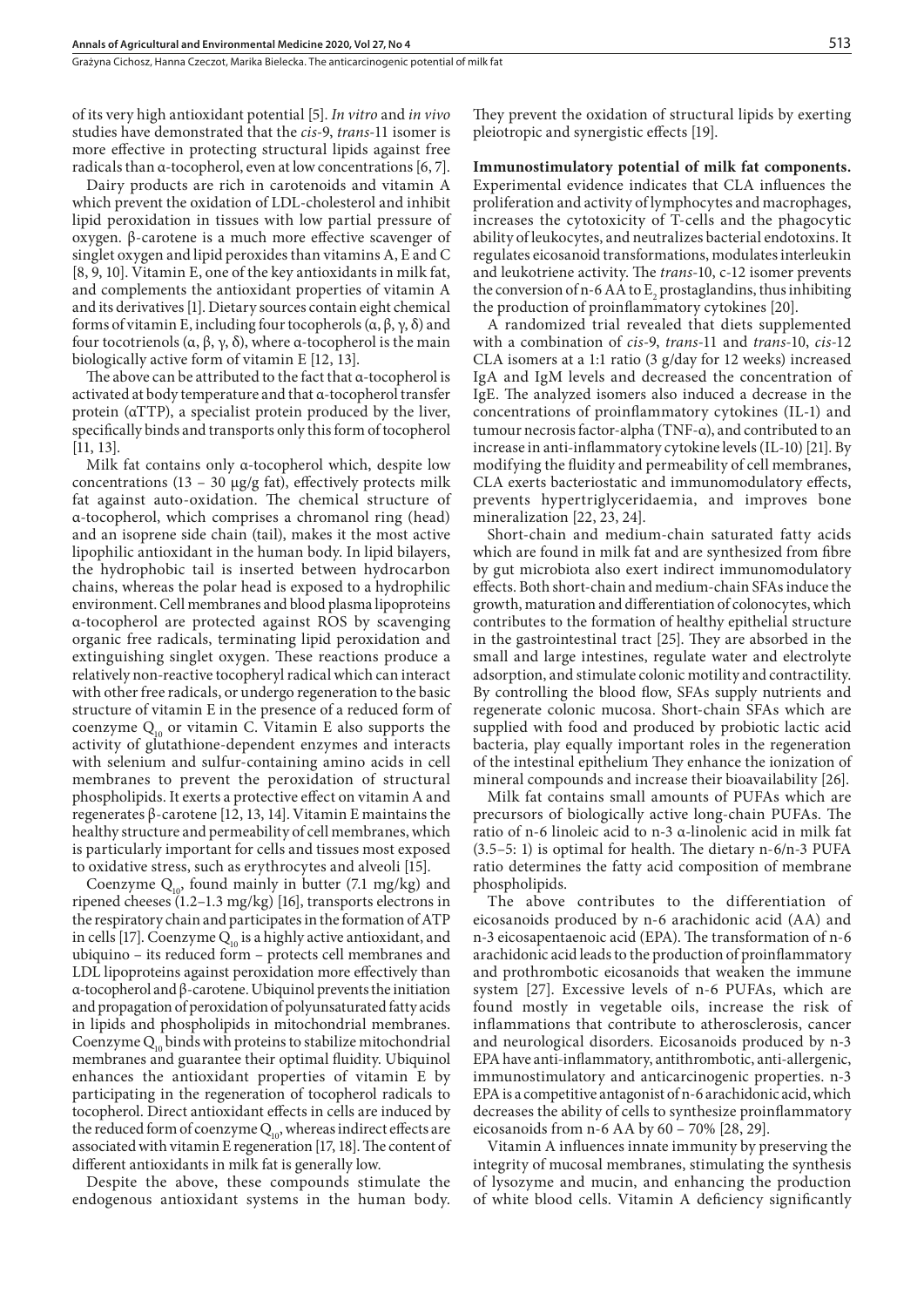weakens neutrophil activity, even if neutrophil counts are normal. Retinol, an active form of vitamin A, also influences macrophage counts and activity, and it enhances the production of TGF-β which plays a role in wound healing. Beta-carotene supplementation (30 mg/day) counteracted the weakening of the immune response in men exposed to UV radiation. Prolonged β-carotene supplementation increased lymphocyte counts and stimulated the activity of natural killer (NK) cells [30].

Vitamin E protects lymphocytes against the harmful effects of free radicals, and its concentration is higher in lymphocytes than in erythrocytes. α-tocopherol inhibits protein kinase C which transduces signals from receptors to cytokines in monocytes and lymphocytes. α-tocopherol also prevents activated macrophages from producing immunosuppressive agents such as PGE, and hydrogen peroxide.

Vitamin  $D_3$  is responsible for the secretion of antibodies by B cells and the secretion of cytokines by Th1 cells. It influences the induction of monocyte differentiation and inhibits the proliferation of T cells [31]. Defects in  $1,25(OH)$ <sub>2</sub>D<sub>3</sub> secretion by macrophages probably lead to  $\alpha$ utoimmunization. Vitamin  $D_3$  can inhibit neural tissue demyelination in multiple sclerosis and the degeneration of pancreatic β-cells [32, 33].

A diet rich in full-fat dairy products prevents pathogens from colonizing the gastrointestinal tract. Saturated fatty acids C10 and C12, unsaturated fatty acids C18, sphingolipids and lysosphingolipids were found to exert the greatest bactericidal effects *in vitro* [34, 35]. At a concentration of 100 mmol L<sup>-1</sup>, sphingosine reduced the counts of pathogenic bacteria [36]. Lysosphingomyelin effectively eliminated *Campylobacter jejuni*, *Listeria monocytogenes* and *Clostridium perfringens*, and it reduced the counts of *E. coli* and *Salmonella enteritidis* [36]. The phospholipids, proteins and enzymes that make up the milk fat globule membrane also effectively suppress the growth of *Helicobacter pylori* [37, 38].

**Anticarcinogenic potential of milk fat components**. The anticarcinogenic potential of unique milk fat components (CLA, vaccenic acid, phospholipids, including ether lipids and 13-methyltetradecanoic acid), and vitamins  $A$ ,  $D_3$  and  $K_2$ , can be attributed to their antioxidant, anti-inflammatory and immunostimulatory properties [39].

Conjugated linoleic acid delivers a host of health benefits by inhibiting the proliferation of tumour cells in all phases of carcinogenesis: initiation, promotion and progression. It exerts pleiotropic effects, which is why it is more effective than a combination of tocopherols and PUFAs (n-3) from fish and sea mammals. The supplementation of rat diets with 0.5% CLA inhibited lipid oxidation (decreased TBARS levels), and decreased cholesterol and triacylglycerol levels [40].

The supplementation of animal diets with 0.05–1.5% CLA inhibited the progression of chemically-induced skin, mammary gland, gastric and colorectal cancer. Oxidation of CLA in cancer cells probably stimulates the production of cytotoxic radicals. Conjugated linoleic acid also inhibits the synthesis of eicosanoids that stimulate the growth and division of cancer cells. Its antiproliferative effects have been confirmed *in vitro* and in studies of various cancer cell lines. Cell membranes containing CLA were found to be more resistant to mutagenic factors [6].

The antiproliferative activity of CLA has been confirmed *in vitro* and in studies of various cancer cell lines. The

incorporation of CLA into cell membranes increases their resistance to mutagenic factors. Conjugated linoleic acid also inhibits DNA synthesis and angiogenesis [6, 41]. In humans, the daily dose of CLA which effectively prevents cancer has been estimated at 3.5 g, which is much higher than the amount of CLA in a typical diet (0.5–1.5 g) [42]. However, epidemiological research revealed that in countries with the highest consumption of ripened cheese, a rich source of CLA, breast cancer mortality rates were lower than in countries where ripened cheese was less popular [43].

Conjugated linoleic acid from milk fat exerts anticarcinogenic effects by entering into synergistic interactions with other compounds, including α-tocopherol,  $β$ -carotene, vitamins A and D<sub>3</sub>, phospholipids, short-chain saturated fatty acids, vaccenic acid, coenzyme  $Q_{10}$  and ether lipids [19]. Natural *cis* and *trans* isomers of vaccenic acid (C18:1) play a unique biological role in membrane phospholipids and glycolipids by promoting the adaptation of microorganisms and macroorganisms to the surrounding environment. These isomers also participate in signal transduction from the cytoplasm to cell membranes, and activate membrane enzymes and receptors which protect the host's cells and maintain cellular homeostasis. Vaccenic acid isomers significantly slowed down the proliferation of colorectal cancer cells *in vitro*, and the *trans* isomer was twice as effective as the *cis* isomer. The analyzed isomers preserved the healthy structure of cell membranes in the gastrointestinal tract [44, 45].

Carotenoids quench singlet oxygen and effectively protect DNA against oxidation. Beta-carotene intensifies the synthesis of IL-12 which stimulates the proliferation, activation and cytotoxicity of NK cells. These mechanisms prevent skin tumours caused by exposure to UV radiation, whereas vitamin A – in particular retinoic acid – prevents the onset of carcinogenesis, and β-carotene protects the body against the progression of cancer [46].

Plasma vitamin D levels higher than 30 ng/ml decrease the risk of lung, breast, intestinal and prostate cancer by 30–50%. By inhibiting the proliferation and differentiation of cancer cells and inducing apoptosis, vitamin D prevents carcinogenesis and cancer metastasis [47].

Vitamin K2 (menaquinone) induces apoptosis [48]. Studies of brain, stomach and colon cancer cell lines have shown that vitamin K2 inhibits the cell cycle. It enhances the expression of the protein responsible for DNA degradation, thus suppressing repair processes in cancer cells. Recent research into bile duct cancer and leukemia has shown that vitamin K2 is capable of inducing autophagy. It also participates in oncosis, a form of cell death caused by ischemia, to which cancer cells are particularly susceptible [49]. Menoquinone interacts with vitamin K3 to inhibit angiogenesis which slows down the development of neoplastic cells [50]. Vitamin K2 modifies growth factors and their receptors by weakening their stimulatory effect on tumour initiation and progression [51]. By inducing oxidative stress without toxic consequences for tissue health, K2 contributes to the death of cancer cells [52].

Laboratory experiments and epidemiological research have demonstrated that vitamin K2 has immense potential for treating various types of cancer. Vitamin K2 inhibits the initiation, promotion and progression of human hepatocellular carcinoma cells [48]. In various types of lung cancer, including small-cell carcinoma, squamous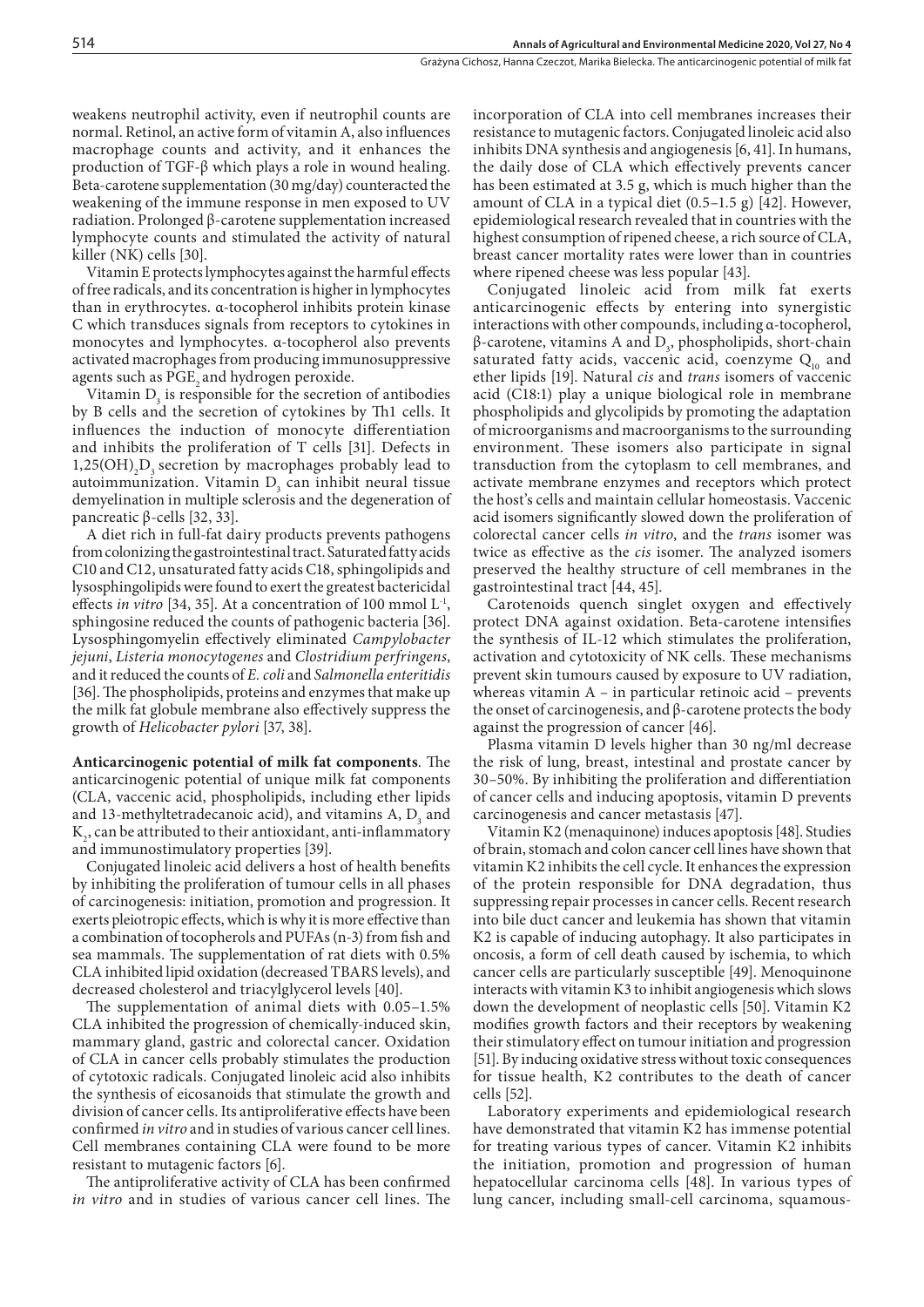Grażyna Cichosz, Hanna Czeczot, Marika Bielecka . The anticarcinogenic potential of milk fat

cell carcinoma and adenocarcinoma, vitamin K2 induces apoptosis by activating 'suicide' proteins [53]. A study of 11,000 male subjects has revealed that increased consumption of vitamin K2 can reduce the risk of prostate cancer by 35%. The health benefits of vitamin K2 were most apparent in patients with advanced prostate cancer [54].

Milk phospholipids, in particular sphingomyelin (which is found in the membrane of milk fat globules), protect skin cells against UV radiation [55]. Sphingomyelin exerted chemopreventive or even chemotherapeutic effects in mice with chemically-induced colorectal cancer [56]. Sphingolipid digestion products, ceramides and sphingosines, influence the growth, differentiation and apoptosis of cells, in particular in the intestinal epithelium [57].

The health benefits of MFGM lipids, in particular in the treatment of colon cancer, have been recently confirmed [58]. Research into other cell types indicates that sphingolipids can prevent damage caused by γ radiation and chemical compounds [59]. Due to the presence of long-chain SFAs in its structure, sphingomyelin is able to interact with cholesterol to create rigid domains known as lipid rafts, which compromises the survival of cancer cells and metastatic ability [60].

Milk fat phospholipids contain alkylglycerols and alkyl glycerophospholipids. Alkylglycerols activate macrophages: they increase the fluidity and responsiveness of cell membranes by mediating changes in surface receptors. These processes enable macrophages to secrete more than 60 substances that inhibit acute and chronic inflammations. Activated macrophages are capable of recognizing cancer cells. Alkylglycerols inhibit kinase C and cancer promotion. These potent antioxidants protect tissues against the toxic effects of hydroxyl radicals which are generated in large quantities during radiation therapy [61, 62].

13-methyltetradecanoic acid, a unique component of milk fat with an odd number of carbon atoms and a branched carbon chain, is capable of inducing the apoptosis of cancer cells [2, 63, 64].

**Controversy surrounding the anticarcinogenic potential of milk fat.** All milk fat components have antimicrobial, anti-inflammatory and immunostimulating properties, and they exert protective effects on gastrointestinal and respiratory mucosa. The anticarcinogenic potential of CLA, vaccenic acid, phospholipids, 13-methyltetradecanoic acid, and vitamins  $D_3$  and  $K_2$  has also been documented.

Despite the above, the results of epidemiological studies comparing the incidence of three types of cancer in people consuming low-fat and high-fat dairy products are inconclusive, non-replicable and highly controversial [65, 66, 67, 68, 69]. Epidemiological studies have revealed potential correlations between the consumption of milk fat and the risk of bladder cancer, but the results are ambiguous and inconclusive [70]. In a cohort study of Dutch women, a positive correlation was found between the consumption of butter and full-fat milk and the risk of bladder cancer [71].

According to other studies, high consumption of milk fat containing high levels of SFAs and cholesterol enhances the production of endogenous estrogens, and contributes to the initiation and promotion of cancer. On the other hand, several epidemiological and cohort studies have shown that dietary milk fat does not increase the risk of breast cancer [72, 73, 74].

*In vitro* experiments and animal studies have failed to provide convincing evidence that milk fat has carcinogenic properties. It should be noted that milk fat components, such as CLA, are renowned for their immunostimulatory and antioxidant potential. A meta-analysis has revealed that animal fats do not contribute to the risk of breast cancer [75]. Prospective studies have demonstrated that dairy products not only do not increase, but actually reduce the risk of breast cancer [76].

A study investigating the health status and diets of 64,904 Norwegian women revealed that overall consumption of dairy products, including milk, yogurt, various types of cheeses and ice-cream, is not correlated with the risk of breast cancer. Regular intake of cheese in the daily amount of 25 g minimized cancer risk by 50% in premenopausal women and by 20% in postmenopausal women [77]. High-fat dairy products are abundant in vitamins  $D_3$  and  $K_2$  Vitamin D regulates hormone levels and prevents the estrogen-induced proliferation of cancer cells by lowering progesterone and estradiol concentrations [78]. It has antiproliferative, proapoptotic and pro-differentiating effects on many types of neoplastic cells [79, 80]. Vitamin D plays a very important role in preventing breast, prostate and colon cancer [81]. Vitamin  $K<sub>2</sub>$  has considerable potential not only in the prevention, but also in the treatment of cancer [53, 54].

According to a review of epidemiological research conducted by Barrubés et al. (2018), the consumption of dairy products, including full-fat milk products, is not correlated with the risk of colorectal cancer (CRC) [82]. A meta-analysis of the relevant literature did not reveal any correlations between the consumption of milk with different fat content and the risk of breast cancer [83]**.** However, the risk of aggressive prostate cancer was 74% higher in men who consumed the largest quantities of whole milk relative to subjects who did not consume whole milk [84]. Despite the fact that high consumption of dairy products has been linked with the risk of prostate cancer, the accumulated evidence is ambiguous, mainly due to statistical inconsistency [85].

The discrepancy between the results of research studies investigating the correlations between the consumption of dairy products and the risk of cancer could be attributed to the quality of the milk. Milk from cows affected by mastitis is characterized by high concentrations of inflammatory cytokines, eicosanoids and acute phase proteins (produced by somatic cells). These parameters are correlated with higher levels of transforming growth factors (TGF) and insulin-like growth factor IGF-1, which plays a key role in the regulation of cell proliferation, differentiation and apoptosis [86]. The concentration of IGF-1 is several- fold higher in the milk of cows simulated with bovine somatotropin (rbGh) which radically increases milk yield and was approved for use in the USA in 1994 [87]. High blood levels of IGF-1 increase the risk of prostate and breast cancer [84, 88, 89]. For this reason, the use of rbGh in dairy cattle has been banned in all EU member states, Canada, Australia, New Zealand and Japan.

In addition to components with documented anticarcinogenic potential, milk fat may contains compounds that contribute to the development of cancer, such as aflatoxins, pesticides and estrogens [90, 91, 92, 93]. The composition of milk fat is also determined by animal nutrition. The synthesis of bioactive compounds increased 3- 5-fold in the milk of grass-fed cows (due to the predominance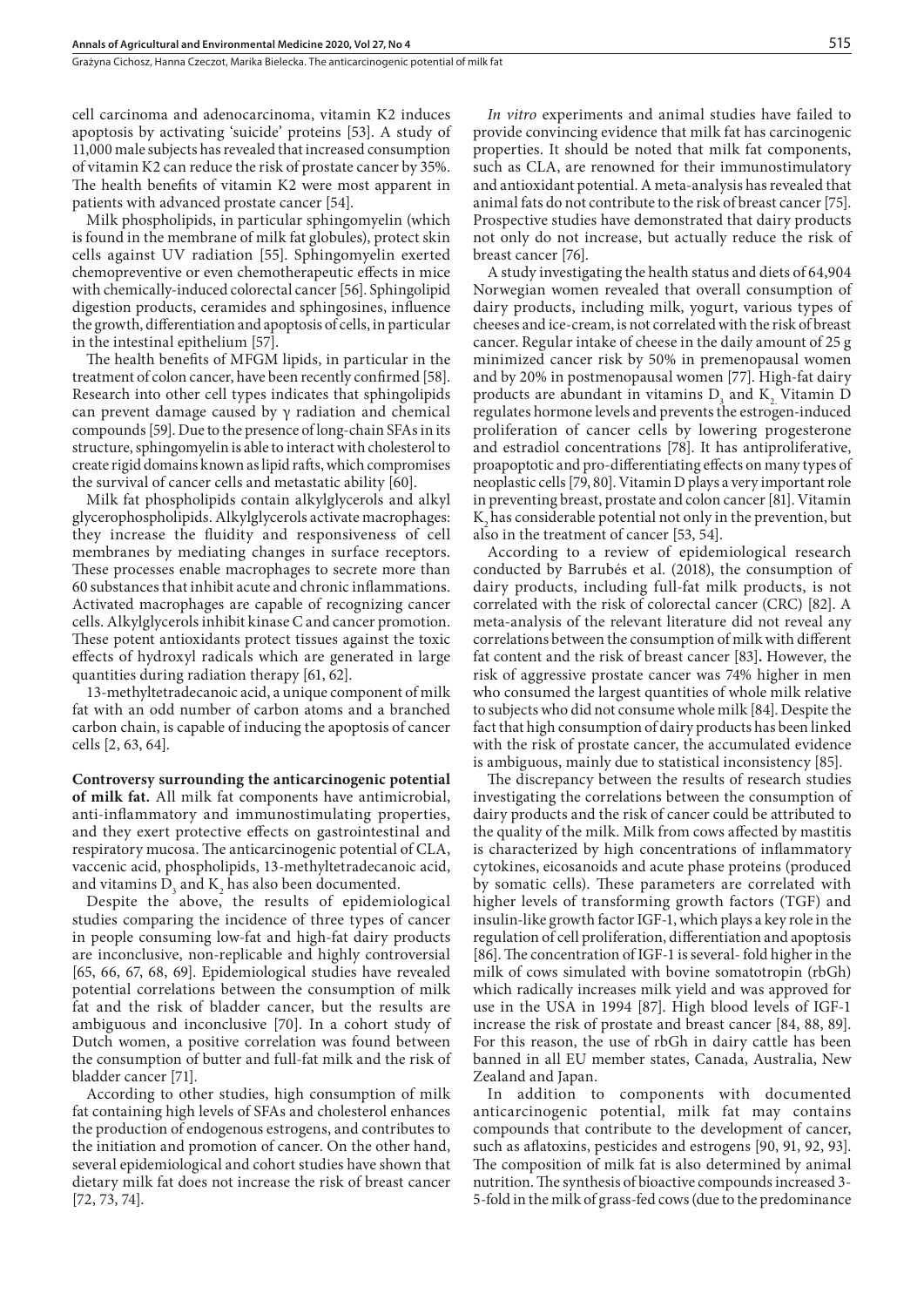of cellulolytic bacteria in the rumen) than in the milk of cows fed TMR throughout the year [94, 95]. It should also be noted that only the milk of grass-fed cows supplies the daily CLA dose that is effective in cancer prevention.

Carcinogenesis is a complex process with many etiologic agents, which is why the influence of one or several nutrients on neoplasia is difficult to confirm or rule out with certainty. The presence of correlations between selected dietary components and increased risk of cancer does not constitute sufficient scientific evidence, especially since most nutrients exert pleiotropic effects.

The above can explain the different and often contradictory results of studies investigating the significance of milk fat in cancer prevention.

#### **CONCULSION**

Milk fat is a rich source of lipophilic antioxidants (conjugated linoleic acid – CLA, phospholipids, vitamins A, E and  $D_3$ ). These compounds occur in small quantities, but they effectively prevent oxidation processes in the human body due to their high thermostability and pleiotropic and synergistic interactions.

Many milk fat components deliver immunostimulatory effects. Phospholipids and long-chain saturated fatty acids have antiviral and antimicrobial properties. Short-chain and medium-chain SFAs regulate water and electrolyte adsorption, they contribute to the regeneration of the intestinal epithelium by promoting the growth, maturation and differentiation of colonocytes, and enhance the ionization and bioavailability of minerals. Eicosanoids derived from α-linolenic acid (n-3), as well as lipophilic vitamins, have anti-inflammatory properties. Conjugated linoleic acid directly contributes to an increase in IgA and IgM levels and a decrease in IgE levels and proinflammatory agents.

The unique components of milk fat (CLA, vaccenic acid, phospholipids, including ether lipids, 13-methyltetradecanoid acid) and vitamins A,  $D_3$  and  $K_2$  have antioxidant, antiinflammatory and immunostimulating properties and exert anticarcinogenic effects. However, milk fat can contain persistent organic pollutants (polychlorinated biphenyls, dioxins and pesticides) with mutagenic and carcinogenic effects.

Despite the above, most of the reviewed epidemiological studies did not demonstrate correlations between the consumption of full-fat dairy products and increased incidence of cancer.

Low consumption of milk fat leads to a deficiency of lipophilic antioxidants in the human diet. This disrupts the pro-oxidant/antioxidant homeostasis, leads to chronic inflammations and promotes the development and progression of cancer. Hydrophilic antioxidants (present in fruit and vegetables) are not highly effective in the lipophilic environment of the human body, i.e. inside cell membranes and plasma lipoproteins. In diets rich in vegetable oils, the demand for lipophilic antioxidants increases logarithmically and proportionally to the quantity of polyunsaturated fatty acids.

These observations indicate that the elimination of milk fat from the human diet not only detracts from cancer prevention, but increases the risk of carcinogenesis.

#### **REFERENCES**

- 1. Lindmark-Månsson H, Akesson B. Antioxidative factors in milk. Br J Nutr. 2000; 84 (Suppl 1): 103–110. https://doi.org/10.1017/ s0007114500002324
- 2. Parodi PW. Anti-cancer agents in milkfat. Austr J Dairy Technol. 2003; 58(2): 114–118.
- 3. Griinari JM, Corl BA, Lacy SH, Chouinard PY, Nurmela KVV, Bauman DE. Conjugated linoleic acid is synthesized endogenously in lactating dairy cows by Δ9-desaturase. J Nutr. 2000; 130(9): 2285–2291. https:// doi.org/10.1093/jn/130.9.2285
- 4. Gutiérrez LF. Conjugated Linoleic Acid in milk and fermented milks: variation and effects of the technological processes. Vitae, 2016; 23(2): 134–145. http://dx.doi.org/10.17533/udea.vitae.v23n2a06
- 5. Kowalska M, Cichosz G. Dairy products the best source of CLA. Bromat Chem Toksykol. 2013; 46(1): 1–12.
- 6. Kelley NS, Hubbard NE, Erickson KL. Conjugated linoleic acid isomers and cancer. J Nutr. 2007; 137: 2599–2607. https://doi.org/10.1093/ jn/137.12.2599
- 7. Bhattacharya A, Banu J, Rahman M, Causey J, Fernandes G. Biological effects of conjugated linoleic acids in health and disease. J Nutr Biochem. 2006; 17: 789–810. https://doi.org/10.1016/j.jnutbio.2006.02.009
- 8. Sies H, Stahl W, Sundguist AR. Antioxidant functions of vitamins. Vitamin E and C, beta-carotene and other carotenoids. Ann N.Y. Acad Sci. 1992; 669: 7–20. https://doi.org/10.1111/j.1749-6632.1992.tb17085.x
- 9. van den Berg H, Faulks R, Fernando-Granado H, Hirschberg J, Olmedilla B, Sandmann G, et al. The potential for the improvement of carotenoid levels in foods and the likely systemic effects. J Sci Food Agr. 2000; 80: 880–912. https://doi.org/10.1002/(SICI)1097- 0010(20000515)80:7%3C880::AID-JSFA646%3E3.0.CO;2-1
- 10. Rahman K. Studies on free radicals, antioxidants, and co-factors. Clin Interv Aging. 2007; 2: 219–236. https://www.ncbi.nlm.nih.gov/pmc/ articles/PMC2684512/
- 11. Hosomi A, Arita M, Sato Y, Kiyose C. Affinity for α-tocopherol transfer protein as a determinant of the biological activities of vitamin E analogs. FEBS Lett. 1997; 409: 105–108. https://doi.org/10.1016/s0014- 5793(97)00499-7
- 12. Cichosz G, Czeczot H, Amroziak A, Bielecka MM. Natural antioxidants in milk and dairy products. Int J Dairy Technol. 2017; 70(2): 165–178. https://doi.org/10.1111/1471-0307.12359
- 13. Schneider C. Review: chemistry and biology of vitamin E, Mol Nutr Food Res. 2005; 49: 7–30. https://doi.org/10.1002/mnfr.200400049
- 14. Wang X, Quinn PJ. Vitamin E and its function in membrans. Prog Lipid Res. 1999; 38: 309–336.
- 15. Gohil K, Oommen S, Vasu VT, Aung HH, Cross CE. Tocopherol transfer protein deficiency modifies nuclear receptor transcriptional networks in lungs: modulation by cigarette smoke in vivo. Mol Aspects Med. 2007; 28: 435–480. https://doi.org/10.1016/j.mam.2007.02.004
- 16. Pravst I, Zmitek K, Zmitek J. Coenzyme Q10 contents in foods and fortification strategies. Crit Rev Food Sci Nutr. 2010; 50(4): 269–280. https://doi.org/10.1080/10408390902773037
- 17. Overvad K, Diamant B, Holm L. Coenzyme  $Q_{10}$  in health and disease, Eur J Clin Nutr. 1999; 53(10): 74–70. https://doi.org/10.1038/ si.eicn.1600880
- 18. Janicki B, Buzala M. Rola koenzymu Q10 w organizmie ludzi i zwierząt. Med Wet. 2012; 68(04): 214–217.
- 19. Cichosz G, Czeczot H. Milk fat source of antioxidants in human diet. Bromat Chem Toksykol. 2011; 44(1): 8–16.
- 20. O'shea M, Bassaganya-Riera J, Mohede IC. Immunomodulatory properties of conjugated linoleic acid. Am J Clin Nutr. 2004; 79(6): 1199S-1206S. https://doi.org/10.1093/ajcn/79.6.1199S
- 21. Song HJ, Grant I, Rotondo D, Mohede I, Sattar N, Heys SD, et al. Effect of CLA supplementation on immune function in young healthy volunteers. Eur J Clin Nutr. 2005; 59: 508–517. https://doi.org/10.1038/ si.eicn.1602102
- 22. Belury MA. Inhibition of carcinogenesis by conjugated linoleic acid: Potential mechanisms of action. J Nutr. 2002; 132: 2995–2998. https:// doi.org/10.1093/jn/131.10.2995
- 23. Belury MA. Dietary conjugated linoleic acid in health: physiological effects and mechanisms of 316 action. Ann Reviews Nut. 2002; 22(1): 505–531. https://doi.org/10.1146/annurev.nutr.22.021302.121842
- 24. McGuire MA, McGuire MK. Conjugated linoleic acid (CLA): A ruminant fatty acid with beneficial effects on human health. J Anim Sci. 2000; 77(E-Suppl): 1–8. https://doi.org/10.2527/ jas2000.00218812007700ES0033x
- 25. Roediger WEW. The place of short-chain fatty acids in colonocyte metabolism in health and ulcerative colitis: the impraired colonocyte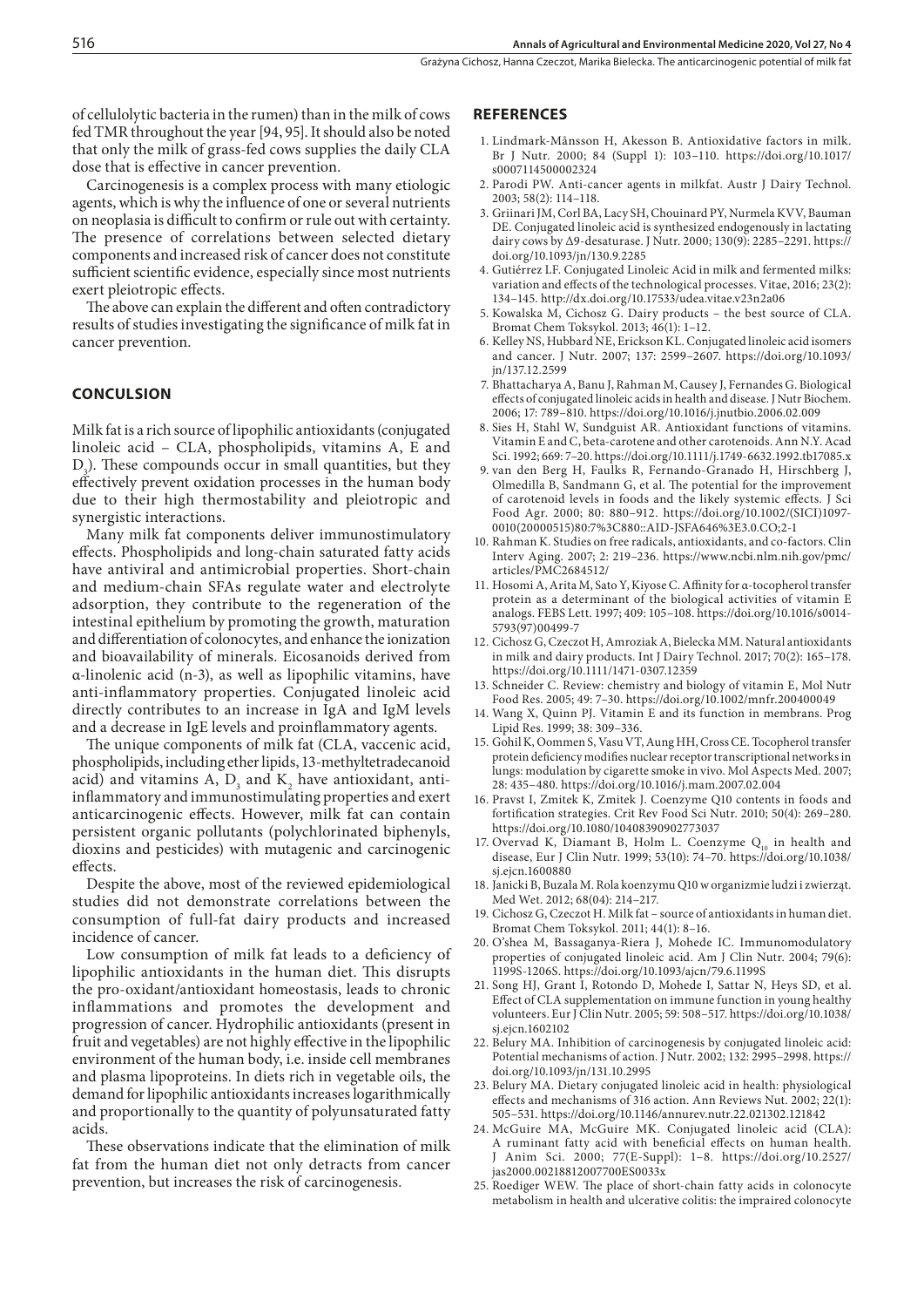Grażyna Cichosz, Hanna Czeczot, Marika Bielecka . The anticarcinogenic potential of milk fat

barrier. In: Cummings JH, Rombeau JL, Sakata T, editors Physiological and clinical aspects of short-chain fatty acids, Cambridge, Cambridge University Press. 1995. p. 337–351.

- 26. Tan J, McKenzie C, Potamitis M, Thorburn AN, Mackay CR, Macia L. The role of short-chain fatty acids in health and disease. Advances Immunol. 2014; 121: 91–119. https://doi.org/10.1016/B978-0-12-800100- 4.00003-9
- 27. Das UN. Essential fatty acids: biochemistry, physiology and pathology. Biotechnol J. 2006; 1(4): 420–439. https://doi.org/10.1002/ biot.200600012
- 28. Rose DP; Connoly JM. Regulation of tumor aniogenesis by dietary fatty acids and eicosanoids. Nutr Cancer. 2003; 37(2): 119–127. https://doi. org/10.1207/S15327914NC372\_1
- 29. Lavie CJ, Milani RV, Mehra MR, Ventura HO. Omega-3 polyunsaturated fatty acids and cardiovascular diseases. J Am Coll Cardiol. 2009; 54 (7): 585–594. https://doi.org/10.1016/j.jacc.2009.02.084
- 30. Krzysik M, Biernat J, Grajeta H. The Influence of Nutrients on Immune System Functioning – Part I. Immunomodulatory Effects of Fatty Acids on the Human Body. Adv Clin Exp Med. 2007; 16(1): 123–133.
- 31. Wang J, Lv S, Chen G, Gao C, He J, Zhong H, Xu Y. Meta-analysis of the association between vitamin D and autoimmune thyroid disease. Nutrients. 2015; 7(4): 2485–2498. https://doi.org/10.3390/nu7042485
- 32. Mowry EM, Waubant E, McCulloch CE, Okuda DT, Evangelista AA, Lincoln RR, et al. Vitamin D status predicts new brain magnetic resonance imaging activity in multiple sclerosis. Ann Neurol. 2012; 72(2): 234–240. https://doi.org/10.1002/ana.23591
- 33. He D, Wang Y, Liu R, He A, Li S, Fu X, Zhou Z. 1, 25 (OH) 2D3 Activates Autophagy to Protect against Oxidative Damage of INS-1 Pancreatic Beta Cells. Biol Pharm Bull. 2019; 42(4): 561–567. https:// doi.org/10.1248/bpb.b18-00395
- 34. Sprong RC, Hulstein MFE, Meer van der R. Bovine milk fat components inhibit food-borne pathogens. Int Dairy J. 2002; 12: 209–215. https:// doi.org/10.1016/S0958-6946(01)00139-X
- 35. Snow DR, Ward RE, Olsen A, Jimenez-Flores R, Hintze KJ. Membranerich milk fat diet provides protection against gastrointestinal leakiness in mice treated with lipopolysaccharide. J Dairy Sci. 2011; 94: 2201– 2212. https://doi.org/10.3168/jds.2010-3886
- 36. Sprong RC, Hulstein MFE, van der Meer R. Bactericidal activities of milk lipids. Antimicrob Agents Ch. 2001; 45: 1298–1301. https://doi. org/10.1128/AAC.45.4.1298-1301.2001
- 37. Wang X, Hirmo S, Willen R, Wadström T. Inhibition of Helicobacter pylori infection by bovine milk glycoconjugates in a BALB/cA mouse model. J Med Microbiol, 2001; 50, 5: 430–435. https://doi. org/10.1099/0022-1317-50-5-430
- 38. Matsumoto M, Hara K, Kimata H, Benno Y, Shimamoto C. Exfoliation of Helicobacter pylori from gastric mucin by glycopolypeptides from buttermilk. J Dairy Sci. 2005; 88(1): 49–54. https://doi.org/10.3168/jds. S0022-0302(05)72661-8
- 39. Cichosz G, Czeczot H. Tłuszcz mlekowy w profilaktyce chorób nowotworowych. Pol Merk Lek. 2012; 33: 168–172.
- 40. Kim HK, Kim SR, Ahn JY, Cho IJ, Yoon CS, Ha TY. Dietary conjugated linoleic acid reduces lipid peroxidation by increasing oxidative stability in rats. J Nutr Sci Vitaminol. 2005; 51: 8–15. https://doi.org/10.3177/ jnsv.51.8
- 41. Lee KW, Lee HJ, Chom HY, Kim YJ. Role of the conjugated linoleic acid inthe prevention of cancer. Crit Rev Food Sci Nutr. 2005; 45(2): 135–144. https://doi.org/10.1080/10408690490911800
- 42. Varga-Visi É, Mándoki Z, Csapó J. Increase of conjugated linoleic acid content of dairy products by adding sunfl ower oil. Acta Univ Sapientiae Aliment. 2009; 2(2): 287–293.
- 43. Białek A, Tokarz A. Dietary sources and beneficial health effects of conjugated linoleic acids (CLA). Biul. Wydz. Farm. WUM. 2009; 1: 1–12.
- 44. Blewett HJ, Gerdung CA, Ruth MR, Proctor SD, Field CJ. Vaccenic acid favourably alters immune function in obese JCR:LA-cp rats. Br J Nutr. 2009; 102(4): 526–536. https://doi.org/10.1017/S0007114509231722
- 45. Lim JN, Oh JJ, Wang T, Lee JS, Kim SH, Kim YJ, et al. Trans-11 18:1 vaccenic acid (TVA) has a direct anti-carcinogenic effect on MCF-7 human mammary adenocarcinoma cells. Nutr. 2014; 6: 627–636. https:// dx.doi.org/10.3390%2Fnu6020627
- 46. Palozza P, Krinsky N. Beta-caroten and alpha–tocopherol are synergistic antioxidants. Arch Biochem Piophys. 1992; 15: 184–187. https://doi. org/10.1016/0003-9861(92)90658-j
- 47. Edwards BJ. Anticancer effects of Vitamin D. Am J Hematol/Oncol. 2015; 11(10): 26–33.
- 48. Xv F, Chen J, Duan L, Li S. Research progress on the anticancer effects of vitamin K2. Oncol Let. 2018; 15(6): 8926–8934. https://dx.doi. org/10.3892%2Fol.2018.8502
- 49. Scott GK, Atsriku C, Kaminker P, Held J, Gibson B, Baldwin MA, et al. Vitamin K3 (menadione)-induced oncosis associated with keratin 8 phosphorylation and histone H3 arylation. Mol Pharmacol. 2005; 68(3): 606–615. https://doi.org/10.1124/mol.105.013474
- 50. Yoshiji H, Kuriyama S, Noguchi R, Yoshii J, Ikenaka Y, Yanase K, et al. Combination of vitamin K2 and the angiotensin-converting enzyme inhibitor, perindopril, attenuates the liver enzyme-altered preneoplastic lesions in rats via angiogenesis suppression. J Hepatol. 2005; 42(5): 687–693. https://doi.org/10.1016/j.jhep.2004.12.025
- 51. Yamamoto T, Nakamura H, Liu W, Cao K, Yoshikawa S, Enomoto H, et al. Involvement of hepatoma-derived growth factor in the growth inhibition of hepatocellular carcinoma cells by vitamin K(2). J Gastroenterol. 2009; 44(3): 228–235. https://doi.org/10.1007/s00535- 008-2304-4
- 52. Verrax J, Taper H, Buc Calderon P. Targeting cancer cells by an oxidantbased therapy. Curr Mol Pharmacol. 2008; 1(1): 80–92.
- 53. Yoshida T, Miyazawa K, Kasuga I, Yokoyama T, Minemura K, Ustumi K, et al. Apoptosis induction of vitamin K2 in lung carcinoma cell lines: the possibility of vitamin K2 therapy for lung cancer. Int J Oncol. 2003; 23(3): 627–632. https://doi.org/10.3892/ijo.23.3.627
- 54. Nimptsch K, Rohrmann S, Linseisen J. Dietary intake of vitamin K and risk of prostate cancer in the Heidelberg cohort of the European Prospective Investigation into Cancer and Nutrition (EPIC-Heidelberg). Am J Clin. Nutr. 2008; 87(4): 985–992. https://doi.org/10.1093/ ajcn/87.4.985
- 55. Russell A, Laubscher A, Jimenez-Flores R, Laihom LH. Investigating the protective properties of milk phospholipids against ultraviolet light exposure in a skin equivalent model. Proc. SPIE. 2010; 75692Z-75692Z:9. https://doi.org/10.1117/12.845803
- 56. Lemonnier LA, Dillehay DL, Vespremi MJ, Abrams J, Brody E, Schmelz, EM. Sphingomyelin in the suppression of colon tumors: Prevention versus intervention. Arch Biochem Biophys. 2003; 419: 129–138. https:// doi.org/10.1016/j.abb.2003.08.023
- 57. Duan RD, Nilsson A. Metabolism of sphingolipids in the gut and its relation to inflammation and cancer development. Prog Lipid Res. 2009; 48: 62–72. https://doi.org/10.1124/mol.105.013474
- 58. Kuchta AM, Kelly PM, Stanton C, Devery RA. Milk fat globule membrane—A source of polar lipids for colon health? A review. Int J Dairy Technol. 2012; 65: 315–333. https://doi.org/10.1111/j.1471- 0307.2011.00759.x
- 59. Vesper H, Schmelz EM, Nikolova-Karakashian MN, Dillehay DL, Lynch DV, Merrill AH. Sphingolipids in food and the emerging importance of sphingolipids to nutrition. J Nutr. 1999; 129: 1239–1250. https://doi. org/10.1093/jn/129.7.1239
- 60. Küllenberg D, Taylor LA, Schneider M, Massing U. Health effects of dietary phospholipids. Lipids Health Dis. 2012; 11: 1–16. https://doi. org/10.1186/1476-511X-11-3
- 61. Melvyn R, Werbach MD. Alkyloglycerols and Cancer. J Ortho Med. 1994; 9(2): 95–102.
- 62. Krotkiewski M, Przybyszewska M, Janik P. Cytostatic and cytotoxic effects of alkyloglycerols (Ecomer). Med Sci Monit. 2003; 9(11): 131–135.
- 63. Wongtangtintharn, S, Oku H, Iwasaki, H, Toda T. Effect of branchedchain fatty acids on fatty acid biosynthesis of human breast cancer cells. J Nutr Sci Vitaminol. 2004; 50: 137–143. https://doi.org/10.3177/ jnsv.50.137
- 64. Yang Z, Liu S, Chen X, Chen H, Huang M, Zheng J. Induction of apoptotic cell death and in vivo growth inhibition of human cancer cells by a saturated branched-chain fatty acid, 13-methyltetradecanoic acid. Cancer Res. 2000; 60: 505–509.
- 65. Abbas S, Linseisen J, Chang-Claude J. Dietary vitamin D and calcium intake and premenopausal breast cancer risk in a German case-control study. Nutr Cancer. 2007; 59: 54–61. https://doi. org/10.1080/01635580701390223
- 66. Dal Maso L, Zucchetto A, Talamini R, Serraino D, Stocco CF, Vercelli M, et al. Effect of obesity and other lifestyle factors on mortality in women with breast cancer. Int J Cancer. 2008; 123(9): 2188–2194. https://doi.org/10.1002/ijc.23747
- 67. Pala V, Krogh V, Berrino F, Sieri S, Grioni S, Tjønneland A, et al. Meat, eggs, dairy products, and risk of breast cancer in the European Prospective Investigation into Cancer and Nutrition (EPIC) cohort. Am J Clin Nutr. 2009; 90: 602–612. https://doi.org/10.3945/ajcn.2008.27173
- 68. Chen P, Hu P, Xie D, Qin Y, Wang F, Wang H. Meta-analysis of vitamin D, calcium and the prevention of breast cancer. Breast Cancer Res Treat. 2010; 121: 469–477. https://doi.org/10.1080/07315724.1999.10718903
- 69. Dong JY, Zhang L, He K, Qin LQ. Dairy consumption and risk of breast cancer: a meta-analysis of prospective cohort studies. Breast Cancer Res Treat. 2011; 127(1): 23–31. https://doi.org/10.1007/s10549-011-1467-5